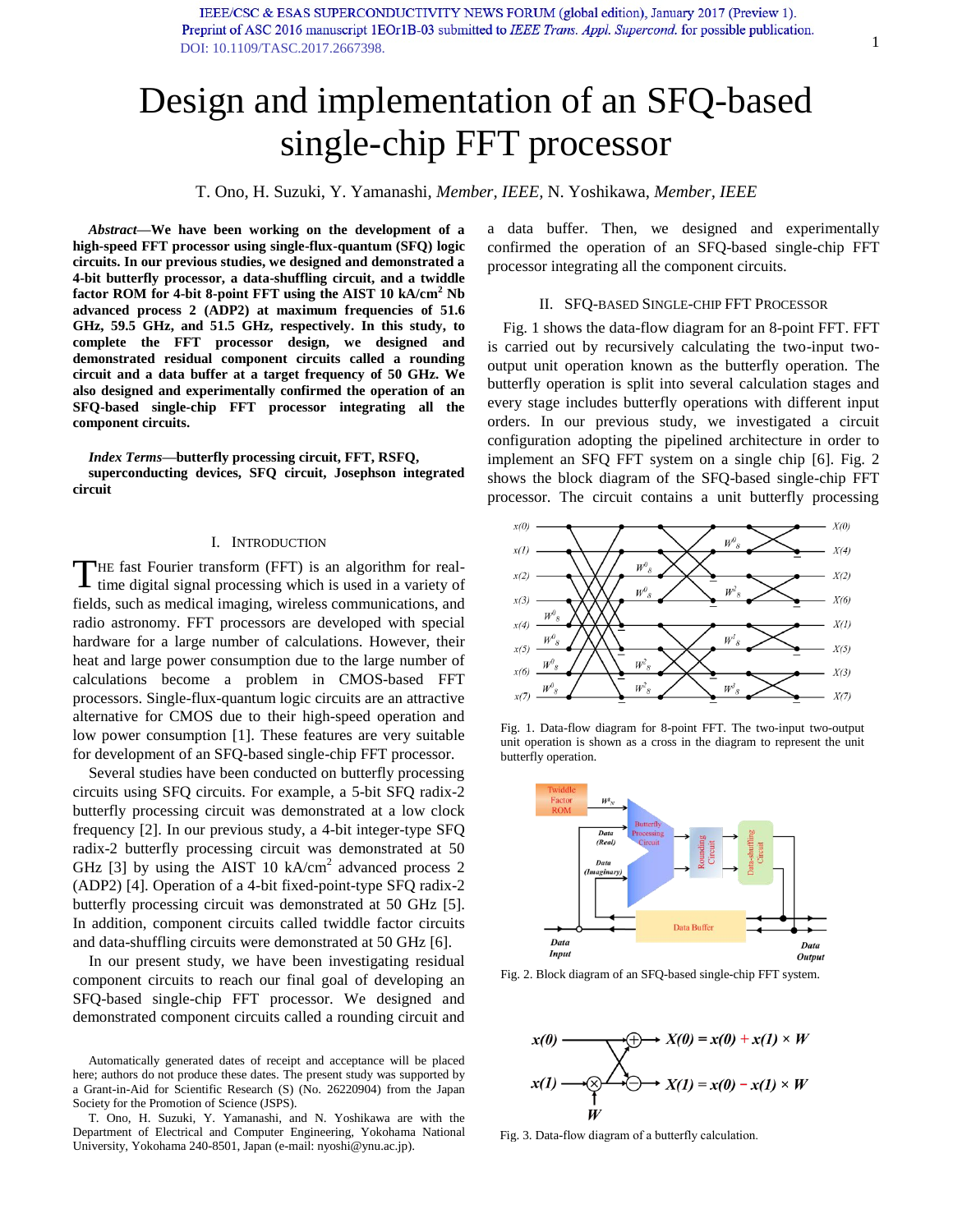circuit, a network switch called the data-shuffling circuit [\[7\]](#page-4-2) for data re-ordering, and a twiddle factor ROM. A postprocessing circuit called a rounding circuit is placed after the butterfly processing circuit to round down the unnecessary lower bit of output data. A data buffer is added in between for buffering the calculation data. In this study, we designed and demonstrated a data buffer and a rounding circuit for a 4-bit 8 point FFT. Then, we designed and experimentally confirmed the operation of an SFQ-based single-chip FFT processor integrating all the component circuits.

## III. BUTTERFLY PROCESSING CIRCUIT

The butterfly calculation is the unit operation of the FFT algorithm, which was developed by Cooley and Tukey [\[8\].](#page-4-3) In previous studies, we adopted the decimation-in-time (DIT) algorithm because circuit synchronization is easier than that in the decimation-in-frequency (DIF) algorithm. We also adopted fixed-point arithmetic instead of floating-point arithmetic to avoid a complicated architecture and to reduce the chip area [\[9\],](#page-4-4) [\[10\].](#page-4-5) A butterfly calculation needs two input data " $x(0)$ ", " $x(1)$ " and twiddle factor W; complex number operations are performed on each of the data, as shown in [Fig. 3.](#page-0-2) The input data length is 4 bits including a sign bit because fixed-point arithmetic was implemented. The output data length becomes 6 bits after the butterfly operation because the data to be calculated in the multiplier are 3-bit data excluding the sign bit. The circuit consists of four multipliers, three adders, three subtractors, and two two's complement converters for signednumber operation. A bit-serial architecture was used to mitigate the low integration level of SFQ circuits compared to CMOS circuits. We designed and demonstrated a 4-bit butterfly processor using ADP2 at a frequency of 51.6 GHz [5].

#### IV. COMPONENT CIRCUITS

#### *A. Data-shuffling Circuit*

The data-shuffling circuit is a network switch used for reordering the data between each FFT stage, as shown in [Fig. 1.](#page-0-0) The input and output data for the first butterfly calculation of the first stage are " $x(0)$ " and " $x(4)$ ". However, the input and output data for the first butterfly calculation of the second stage are " $x(0)$ " and " $x(2)$ ", so that the order of data " $x(2)$ " and " $x(4)$ " is needed for re-ordering. The circuit consists of two buffers and a pair of multiplexers [7]. In our previous study, we designed and demonstrated a data-shuffling circuit for 4-bit 8-point FFT by using ADP2. The maximum operation frequency was 59.5 GHz, and the bias margin at 50 GHz was 89.5% to 98.7% [6].

## *B. Twiddle Factor ROM*

The twiddle factor ROM generates a twiddle factor for every butterfly operation in every FFT stage. To realize highspeed memory with small memory access time, we considered a ROM, which reads out the stored data determined in the hardware base. In our previous study, we designed and demonstrated a twiddle factor ROM for 4-bit 8-point FFT by using ADP2. The maximum operation frequency was 51.5 GHz and the bias margin at 50 GHz was 102.4% to 112.9% [6]. This circuit was not implemented in the present SFQbased FFT as the first step of the implementation of the SFQbased single-chip FFT processor.

## *C. Rounding Circuit*

The rounding circuit truncates the unnecessary lower bit of output data of the butterfly processing circuit. The input data length of the butterfly processing circuit is 4 bits comprising 1 sign bit, 1 integer bit, and 2 fraction bits. The output data become 6-bit data after the butterfly operation. The circuit, which consists of a counter and a non-destructive-read-out (NDRO) gate, enables us to round down the lower 2 bits and send 4-bit data to the feedback loop on the single-chip FFT.

We designed and demonstrated a rounding circuit for 4-bit 8-point FFT. The number of Josephson junctions is 121, the bias current is 14.4 mA, and the circuit area is  $0.48 \times 0.24$ mm<sup>2</sup>, where the circuits for on-chip high-speed tests are excluded. The correct operation was confirmed up to the maximum frequency of 74.3 GHz and the bias margin at 50 GHz was 73.2% to 93.2%.

#### *D. Data Buffer*

The data buffer is used for storing data between each FFT processing stage, because a feedback loop is formed from the output to the input of the butterfly processing circuit and the butterfly processing circuit is recursively used for the calculation in the SFQ-based single-chip FFT processor. Since the FFT processor includes a feedback loop, the clock skew between the input and output of the FFT processing stage has to be assessed properly. To separate the output clock after the previous butterfly operation and the input clock for the next butterfly operation, the data buffer consists of two shift registers. The first shift register is used for writing the data to the data buffer, whereas the second one is used for reading the data from the buffer. The output data from the butterfly



<span id="page-1-0"></span>Fig. 4. Microphotograph of the SFQ-based single-chip FFT processor designed for 4-bit 8-point FFT using ADP2.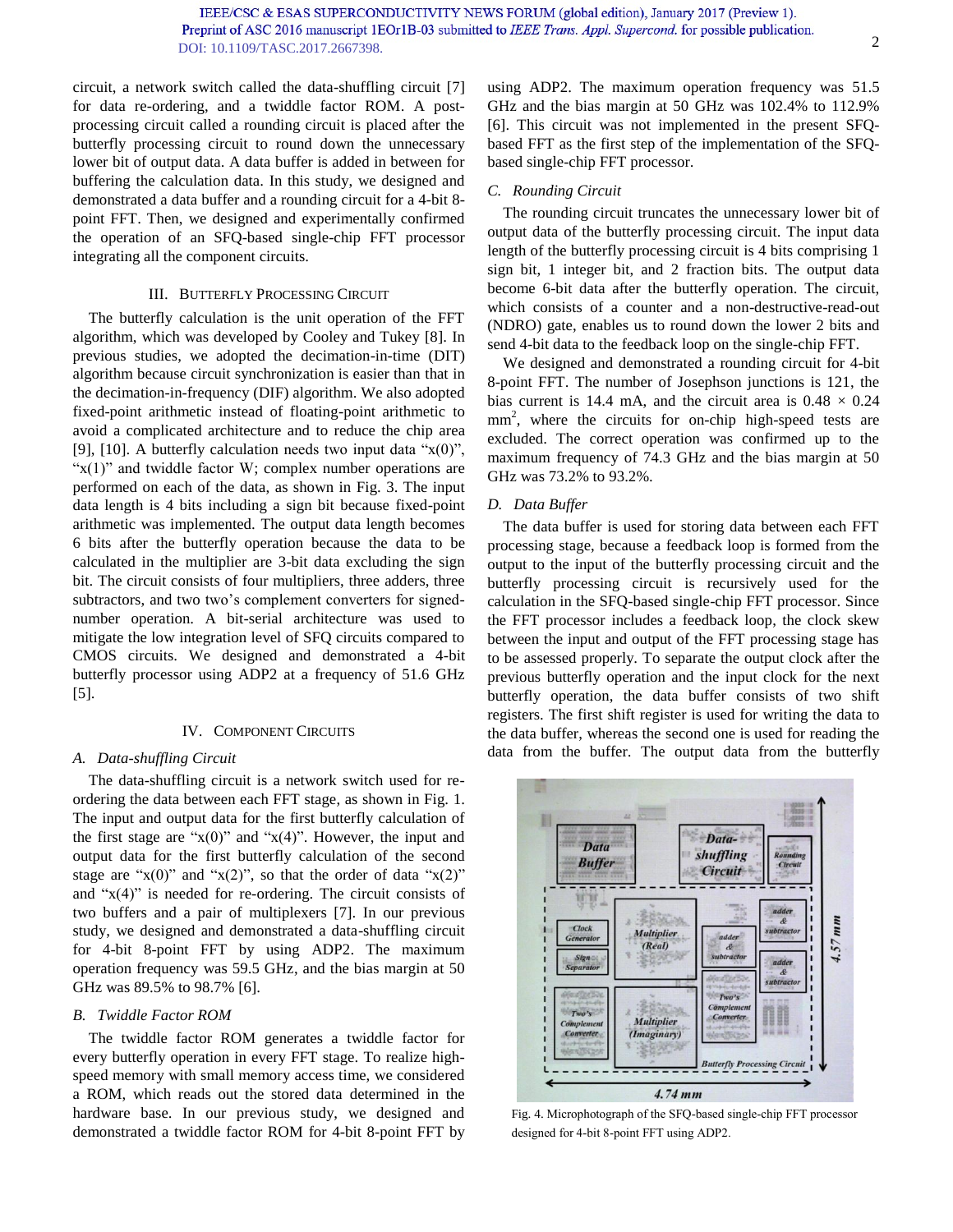processing circuit are input to the first shift register of the data buffer, then the output data move to the second shift register after all the calculations in one FFT processing stage are finished.

We designed and demonstrated a data buffer for 4-bit 8 point FFT. The number of Josephson junctions is 3500, the bias current is 397.6 mA, and the circuit area is  $1.65 \times 1.17$ mm<sup>2</sup>, where the circuits for on-chip high-speed tests are excluded. We confirmed the operation with the bias margin of 77.3% to 125.8% at low frequency (~100 kHz).

## V. DESIGN OF AN SFQ-BASED SINGLE-CHIP FFT PROCESSOR

[Fig. 4](#page-1-0) shows the component names overlaying the microphotograph of an SFQ-based 4-bit 8-point single-chip FFT processor. The circuit consists of a butterfly processing circuit, data-shuffling circuit, rounding circuit, and data buffer. The number of Josephson junctions is 14551, the bias current is 1.73 A, and the circuit area is  $4.74 \times 4.57$  mm<sup>2</sup>, where the circuits for on-chip high-speed tests are excluded. We evaluated the bias margins of the designed circuit with the digital simulator Verilog-XL. In a simulation, the maximum operating frequency was estimated to be 80 GHz except for the data buffer. The normalized bias margin at 50 GHz was 80% to 125%, where 100% corresponds to the bias voltage of 2.5 mV. The margins were restricted by the passivetransmission-line (PTL) drivers and receivers.

#### VI. MEASUREMENT RESULTS

We carried out an on-chip high-speed test of the SFQ-based single-chip FFT processor. In this test, the initial data input to a data buffer are used for the input data of the butterfly processing circuit. Table I shows the input data and expected output data calculated by using the butterfly operation and the expressions in Fig. 3. As the first-stage calculation in Fig. 1, 4 bit 8-point data are input and four butterfly operations are

TABLE I INPUT AND OUTPUT DATA OF THE FOUR DATA PATTERNS SHOWN

| IN THE WAVEFORMS        |                    |                      |
|-------------------------|--------------------|----------------------|
|                         | Input              | Output               |
|                         | $Re[x(0)] = 10.10$ |                      |
| Data Pattern<br>(first) | $Im[x(0)] = 10.10$ | $Re[X(0)] = 10.1000$ |
|                         | $Re[x(4)] = 01.01$ | $Re[X(4)] = 10.1000$ |
|                         | $Im[x(4)] = 01.01$ | $Im[X(0)] = 10.1110$ |
|                         | $Re[ W] = 01.11$   | $Im[X(4)] = 10.0010$ |
|                         | $Im[W] = 01.11$    |                      |
|                         | $Re[x(1)] = 01.01$ |                      |
|                         | $Im[x(1)] = 01.10$ | $Re[X(1)] = 01.1101$ |
| Data Pattern            | $Re[x(5)] = 01.01$ | $Re[X(5)] = 00.1011$ |
| (second)                | $Im[x(5)] = 00.11$ | $Im[X(1)] = 10.1011$ |
|                         | $Re[ W] = 00.11$   | $Im[X(5)] = 00.0101$ |
|                         | $Im[W] = 00.10$    |                      |
| Data Pattern<br>(third) | $Re[x(2)] = 10.11$ |                      |
|                         | $Im[x(2)] = 10.11$ | $Re[X(2)] = 00.0001$ |
|                         | $Re[x(6)] = 01.10$ | $Re[X(6)] = 01.0111$ |
|                         | $Im[x(6)] = 00.11$ | $Im[X(2)] = 01.1100$ |
|                         | $Re[ W] = 01.10$   | $Im[X(6)] = 11.1100$ |
|                         | $Im[W] = 01.01$    |                      |
|                         | $Re[x(3)] = 01.10$ |                      |
|                         | $Im[x(3)] = 11.00$ | $Re[X(3)] = 01.1100$ |
| Data Pattern            | $Re[x(7)] = 01.00$ | $Re[X(7)] = 01.0100$ |
| (fourth)                | $Im[x(7)] = 00.11$ | $Im[X(3)] = 00.1100$ |
|                         | $Re[ W] = 01.00$   | $Im[X(7)] = 01.0100$ |
|                         | $Im[W] = 01.00$    |                      |



<span id="page-2-0"></span>Fig. 5. Examples of output data patterns for real part at low speed.



<span id="page-2-1"></span>Fig. 6. Normalized bias margins of the component circuits at low speed.



<span id="page-2-2"></span>Fig. 7. Examples of output data patterns for imaginary part at high speed. The output data patterns from the butterfly processing circuit,  $(X(0), X(4))$ ,  $(X(1),$  $X(5)$ ,  $(X(2), X(6)$ ,  $(X(3), X(7))$  are reordered to  $(X(0), X(2))$ ,  $(X(1), X(3))$ ,  $(X(4), X(6)), (X(5), X(7))$  at the output of the data-shuffling circuit (see dataflow diagram in Fig. 1).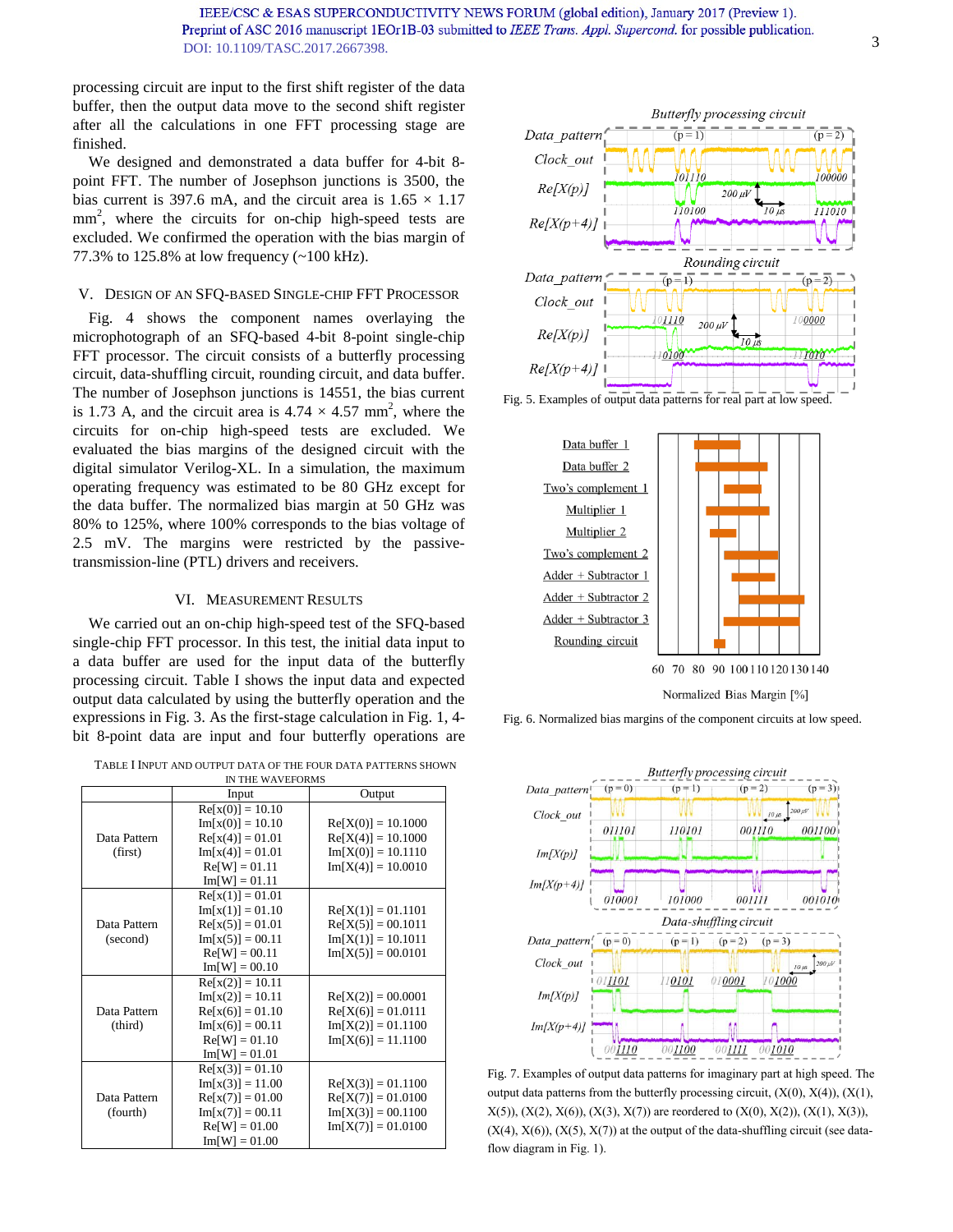executed for both the real and imaginary parts. In the bit-serial operation, the 4-bit data patterns (first) to (fourth) in Table I are applied sequentially. Examples of experimental output data patterns for the real part of the butterfly processing circuit and the rounding circuit at low clock frequency  $(\sim 100 \text{ kHz})$ are shown in [Fig. 5.](#page-2-0) The pattern numbers  $p = 0$  to 3 represent the first to fourth butterfly calculations shown in Table I.

The input and output data of the butterfly processing circuit are the second and third data patterns shown in Table I. The output data of the rounding circuit are rounded down to their upper 4 bits, as shown in the lower trace of Fig. 5. The gray number represents the unnecessary lower 2 bits. It should be noted that the transition in the waveforms corresponds to the output of an SFQ pulse and represents "1", and the least significant bit appears first in the waveforms. The data patterns show that the operation was confirmed. Normalized bias margins of the component circuits at low local clock speed (~100 kHz) are shown in [Fig. 6.](#page-2-1) The rounding circuit has the most critical margin, which is 87.8% to 96.4%.

Examples of the experimental output data patterns for the imaginary part of the butterfly processing circuit and the datashuffling circuit at high speed are shown in [Fig. 7.](#page-2-2) The data patterns show that the output data of  $Im[x(2)]$ ,  $Im[x(3)]$  and  $Im[x(4)]$ ,  $Im[x(5)]$  are re-ordered and rounded down correctly. In the high-speed measurement, the operation was confirmed up to the maximum frequency of 47.8 GHz for specific data patterns and the operation margin was a point margin. The measurement results show the full function for the first stage of the SFQ-based single-chip FFT processor.







Fig. 9. Scaling of the number of Josephson junctions (JJs) for SFQbased FFT processor.

## VII. DISCUSSION

We estimated the specification for the 4-bit, 8-bit, 16-bit, and 32-bit with the 8-point, 16-point, 32-point, and 64-point SFQ-based FFTs, which are estimated from the designed 4-bit 8-point FFT circuit. Figs. 8 and 9 show the power consumption and number of Josephson junctions, respectively. One can see that both the power consumption and number of Josephson junctions increase as the bit length and number of FFT points increase. It should be noted that the power consumption and number of Josephson junctions of the butterfly processing circuits do not increase as the number of FFT point increases because of the bit-serial architecture.

The CMOS-based FFT processor for the 16-bit 64-point FFT in reference [\[11\]](#page-4-6) has a calculation time of 640 ns and the power consumption is 21.43 mW. On the other hand, the SFQbased FFT processor for the 16-bit 64-point FFT is expected to have a calculation time of 37.7 ns with 50 GHz local clock frequency and power consumption of 48.05 mW. Recently, several low-power techniques for SFQ have been developed, such as LR biasing [12]. With the introduction of the LRbiased SFQ circuit, the power consumption could be reduced by a factor of 20 to realize 2.40 mW. In this case, the speed power product of the SFQ-based FFT has an advantage of approximately two orders of magnitude over that of the CMOS-based FFT.

#### VIII. CONCLUSION

We designed component circuits required for FFT processors using ADP2. We confirmed the operation of all the component circuits at our target frequency of 50 GHz. Then, we designed and evaluated an SFQ-based single-chip FFT processor by integrating all the component circuits. We confirmed full function for the first stage of an SFQ-based single-chip FFT processor. Our next step is improving the operating margin and demonstrating the recursively operation of the SFQ-based single-chip FFT processor.

#### ACKNOWLEDGMENT

The CONNECT ADP cell library and tools were used in this study. The circuits were fabricated in the clean room for analog-digital superconductivity (CRAVITY) at AIST with advanced process 2 (ADP2). This research was partly supported by ALCA-JST.

#### **REFERENCES**

- <span id="page-3-0"></span>[1] K. K. Likharev, and V. K. Semenov, "RSFQ logic/memory family: A new Josephson-junction digital technology for sub-terahertz-clock frequency digital systems," *IEEE Trans. Appl. Supercond*., vol. 1, pp. 3– 28, Mar. 1991.
- <span id="page-3-1"></span>[2] O. A. Mukhanov and A. F. Kirichenko, "Implementation of a FFT Radix 2 Butterfly Using Serial RSFQ Multiplier-adders," *IEEE Trans. Appl. Supercond*., vol. 5, no. 2, pp. 2461–2464, 1995.
- <span id="page-3-2"></span>[3] Y. Sakashita, Y. Yamanashi, and N. Yoshikawa, "50 GHz Demonstration of an Integer-Type Butterfly Processing Circuit for an FFT Processor Using the 10 kA/cm<sup>2</sup> Nb Process," *IEICE Trans. on Electron*., vol. 98, no. 3, pp. 232–237, 2015.
- <span id="page-3-3"></span>[4] S. Nagasawa, K. Hinode, T. Satoh, H. Akaike, Y. Kitagawa, M. Hidaka, "Development of advanced Nb process for SFQ circuits," *Physica C*, vol. 412–414, pp. 1429–1436, 2004.